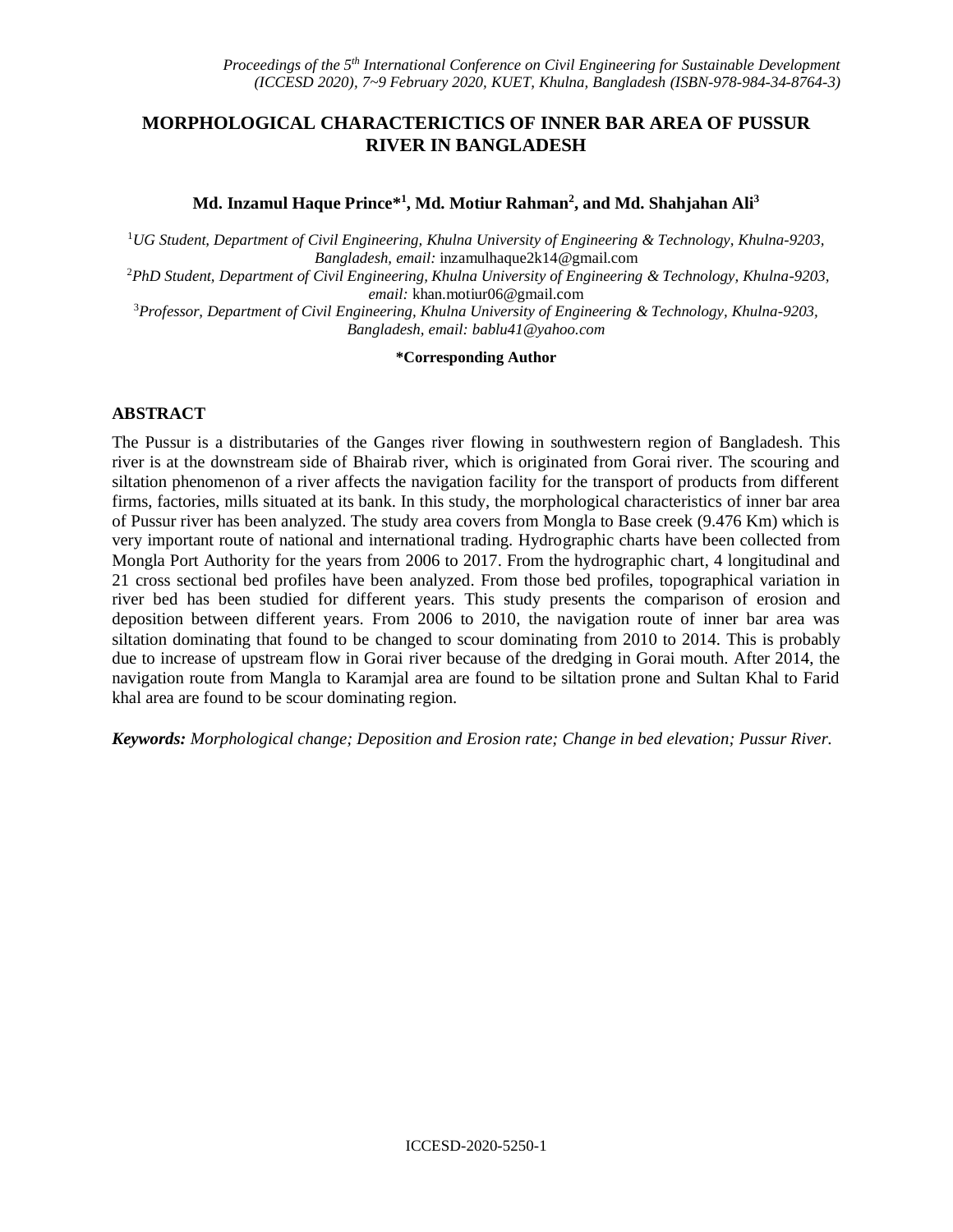### **1. INTRODUCTION**

Southwestern region of Bangladesh is encompassed by the Ganges and the Lower Meghna in the east and by the Indian Border in the west and by the Bay of Bengal in the south. The coastal region of Bangladesh and the rivers in this region exposes a continuing process of siltation progressing generally from northwest to southeast. The significant source of upstream freshwater at Mongla Port is flow through Ganges to Pussur. Pussur River is situated in South Western part of Bangladesh and Mongla Port is established on left bank of this river. Bangladesh is a riverain country. It is a low-lying flat country with significant inland water bodies, including some of the biggest rivers in the world (Kamal et al. 1999). About 700 rivers including tributaries flow through the country constituting a waterway of total length around 24,140 kilometers (15,000 mi). Most of the country's land is formed through silt brought by the rivers. River pollution and degradation occurs, when river water is adversely affected due to the addition of large amounts of external materials to the water and is unfit for its intended use. When due to anthropogenic activities its changes its natural states, river degradation occurs (Rahman et al. 2009). The Pussur river is a continuation of the Rupsa, which is formed of the union of the Bhairab and Atrai rivers. At present, much of its water is from the Gorai diverted through the Nabaganga. From near Batiaghata upazila the Rupsa changes its name to Kazibacha, which is given up near Chalna in favour of Pussur. Near the Mongla port, the Pussur receives Mongla river, and near the forest outpost at Chandpai it receives the Mirgamari cross-channel from the Bhola, both on the leftbank. On the rightbank the Manki, Dhaki and Bhadra are connected with the Shibsa system. In the lower delta, the Rupsa-Pussur is second only to the Meghna in size. Formerly it was third, after the Madhumati, but with the considerable diversion of the Gorai flow through Nabaganga, it is now bigger than that river. From its junction with the Mongla, it is no less than a kilometer and a half in width. Thirty-two kilometres from the open sea, it joins the Shibsa to form the five to eight kilometres wide Morzal river, which empties into the bay of bengal by the Marjat and Pussur estuaries. It continues the Rupsa River. All its distributaries are tidal. It meets the Shibsa River within the Sundarbans, and near to the sea the river becomes the Kunga River. It is the deepest river in Bangladesh. This river is at the downstream side of Bhairav river, which is originated from Gorai river. Moreover, in the developing world, urban rivers are used as endpoints of industrial effluents and municipal sewage discharges (Bhuiyan et al., 2015). The scouring and siltation phenomenon of this river affects the navigation facility for the transport of products from different firms, factories, mills situated at its bank.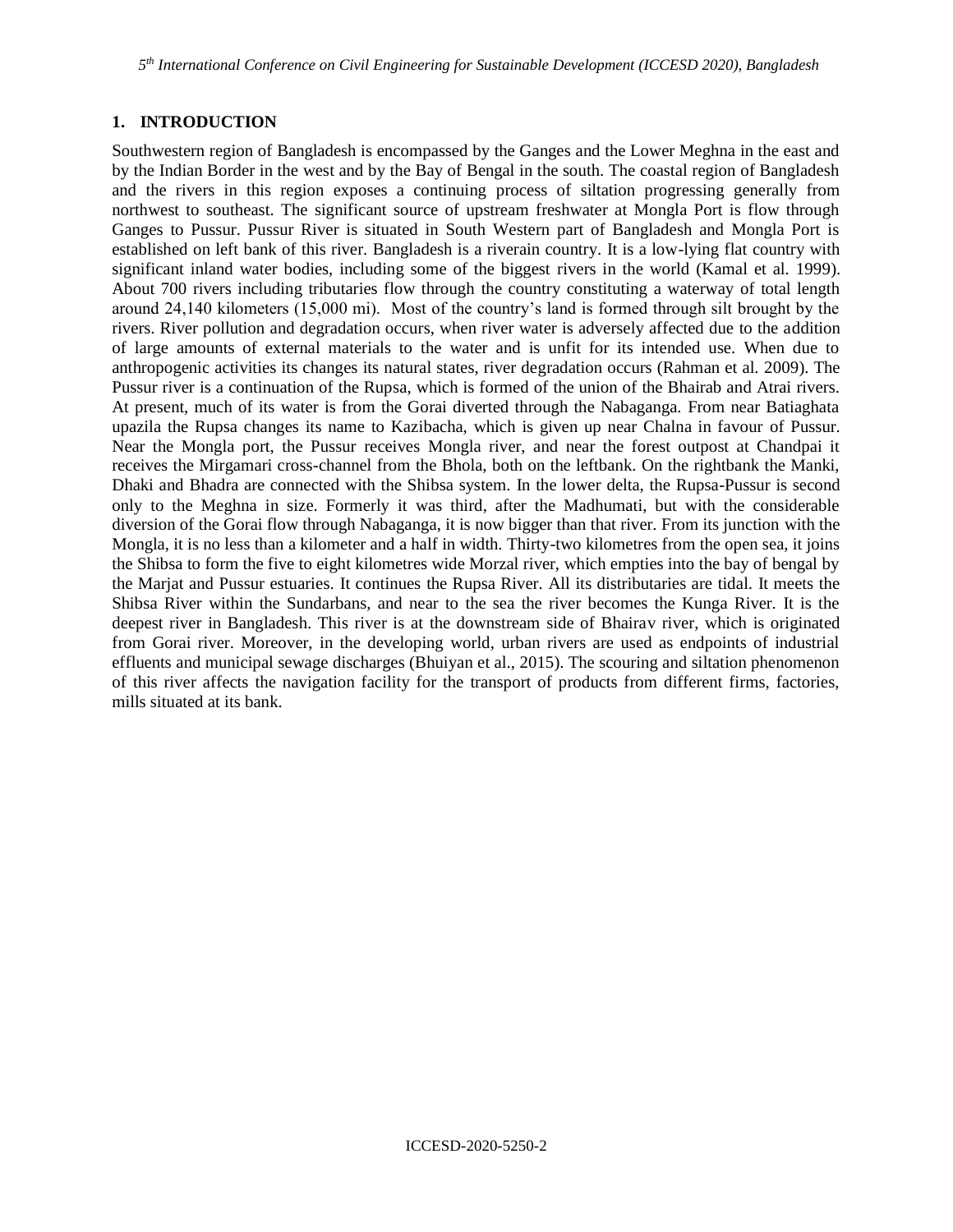

Figure 1: Study reach of Pussur river Figure 2: Sample of hydrographic chart (Source: MPA, 2017)

Besides this, river is an important route of international trading. Mongla Port situated at the confluence of Pussur River and Mongla Nulla, approximately 71 nautical miles (about 131 km) upstream from the Fairway buoy (approaches to the Pussur River) of the Bay of Bengal. The Port is well protected by the largest mangrove forest known as the Sundarbans. The Port provides facilities and services to the international Shipping lines and other concerned agencies providing shore based facilities like 5 (five) Jetty berths (total length 914 m), have a capacity of about 6.5 million tones general cargo/break bulk and 50,000 TEUS. The midstream berth (7 buoys & 14 anchorages) have a capacity of about 6.00 million tones. Total 33 ships can take berth in the Port (in the Jetties, buoys & anchorage) at a time. However, alike other modern port of the world Mongla Port is keen to provide highest port facilities, so that bigger draft ships can enter into the port channel safely. The objective of this study is to evaluate the temporal and spatial change in bed topography of the Inner bar area of Pussur river and to determine the erosiondeposition phenomena.

# **2. METHODOLOGY**

The study area covers about 9.476 km of Pussur River from Mongla to Base creek area, which is called inner bar area. Mongla Port is situated on the east bank of Pussur River about 131 km upstream from the fairway buoy. Figure 1 shows the study reach of Pussur River. In this study, hydrographic charts for the year of 2006, 2010, 2013, 2014, 2015 and 2017 has been collected from Mongla port authority. Figure 2 shows one of the hydrographic chart collected from Mongla port authority.

ICCESD-2020-5250-3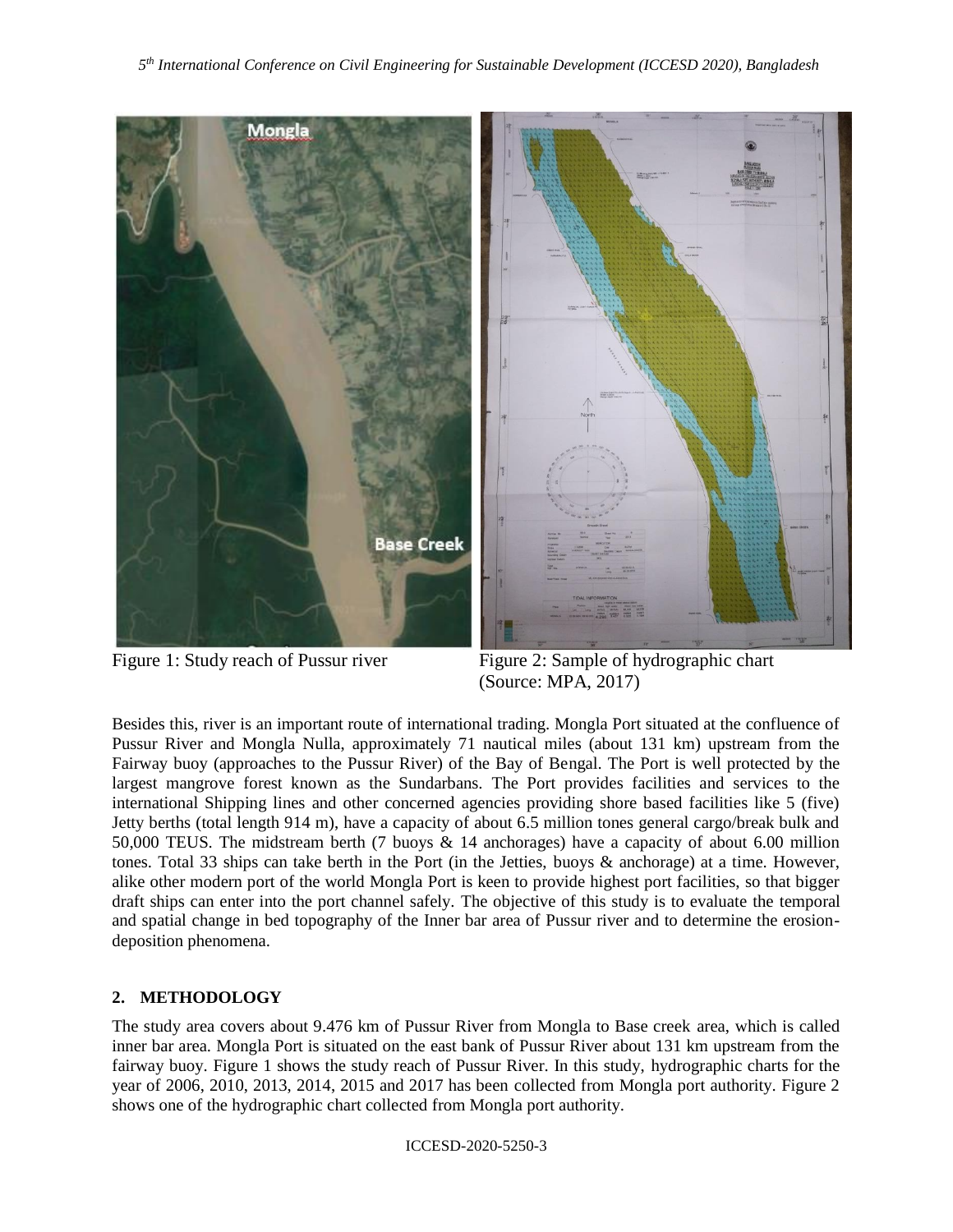

Figure 3: Location selected for longitudinal bed profile



To determine the longitudinal flow profile, 4 Longitudinal sections (near west bank, along the navigation route, along the center and near west bank) are studied. The sections are shown in Figure 3. 21 cross sectional bed profiles (0°0'15" apart) have been considered over the study area of 9.476 km from Mongla to Base creek. The sections are shown in Figure 4. From those bed profiles, temporal changes of scouring and siltation phenomena have been analyzed. It is observed that the navigation route is near the west bank side of the river for the region  $22^{\circ}27'$  to  $22^{\circ}24'$  and then from  $22^{\circ}24'$  to  $22^{\circ}23'15''$  it is the near the cross over area. The route is shifted to near the east side from 22°23'15" to further downstream.

# **3. RESULTS AND DISCUSSIONS**

The main purpose of this study is to analysis the scouring and siltation phenomena of inner bar area of Pussur river as well as to investigate the temporal change of morphological characteristics of the study area. Longitudinal and cross-sectional bed profiles for different sections are presented and based on that the morphological change of inner bar area is explained below.

# **3.1 Longitudinal Bed Profiles**

Four longitudinal sections of bed topography have been considered, which are near the west bank, near the east bank, at the center of the river and along the center of the navigation route. Each of them was evaluated for the years of 2006, 2010, 2013, 2014, 2015 and 2017. Figures 5(a), 5(b), 5(c) and 5(d) show the comparison among the bed profiles for Section 1-1 ( near west bank), Section 2-2 (at the centerline of the navigation route of the river), Section 3-3 (Mid-section of the river) and Section 4-4 (near east bank) for different years.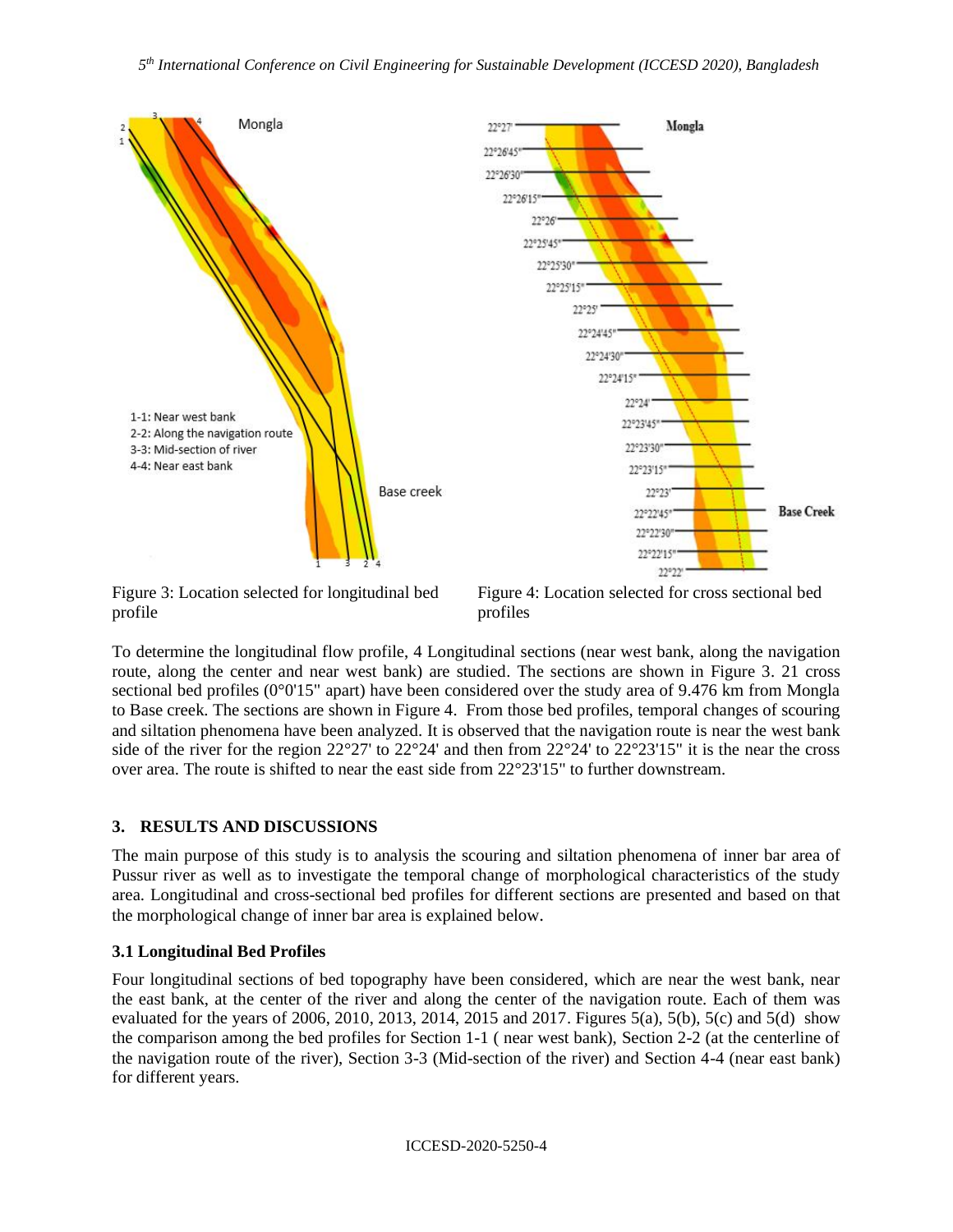

(a) bed profile near west bank of the river (Section 1-1)

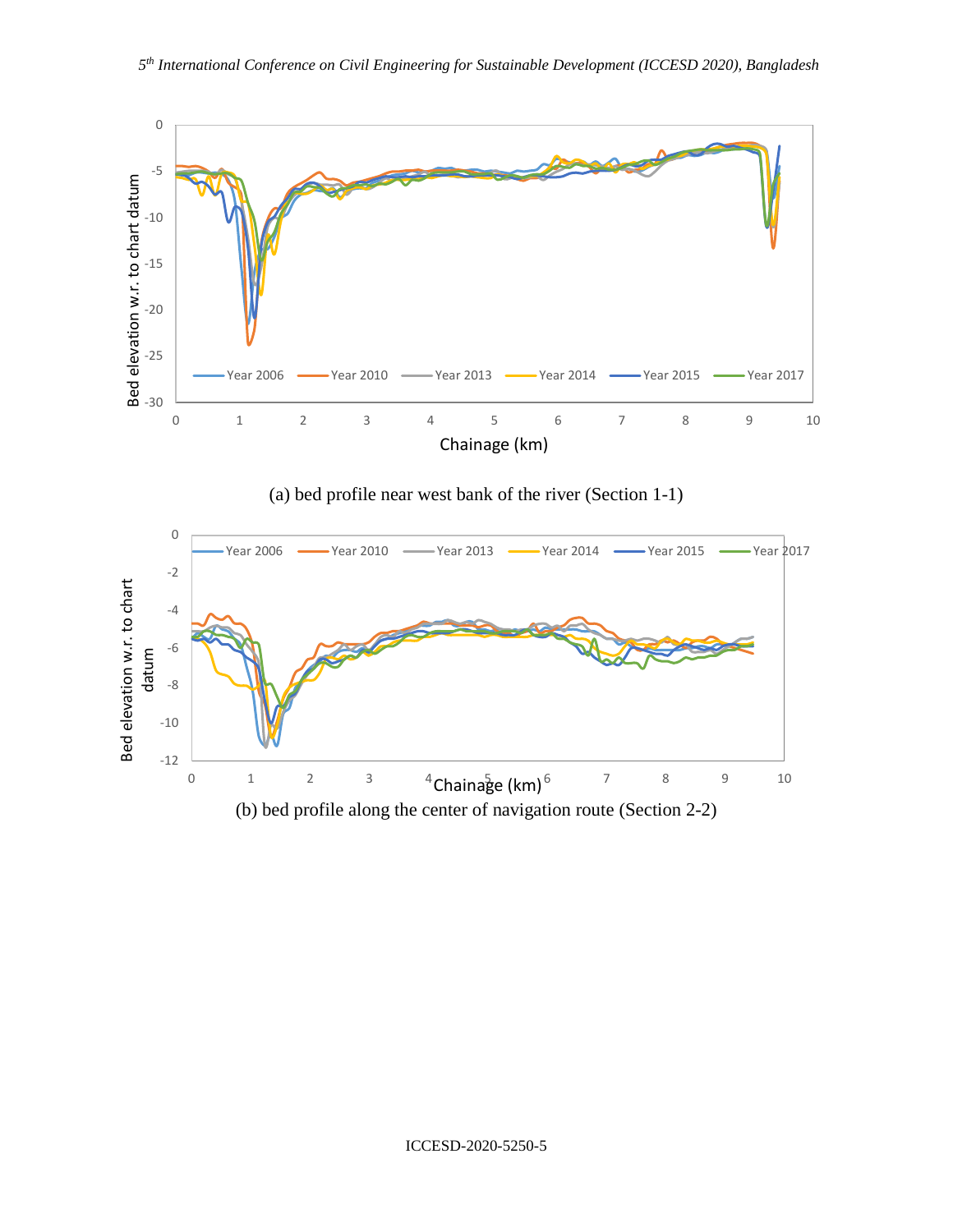

Figure 5: Comparison of bed profile along different longitudinal sections for different years

It is observed that section 3-3 and 4-4 are passed over the shallower bar area and the bed profile fluctuates highly year to year. However, the temporal variations of bed profiles are minimum in the deeper part of the channel as observed in sections 1-1 and 2-2.

### **3.2 Cross Sectional Bed Profiles**

21 cross-sections each of 0°0'15" apart have been calculated for the cross sectional bed profiles. In a bed profile, the variation of river bed with respect to the year 2006, 2010, 2013, 2014, 2015 and 2017 are illustrated and the navigation channel of 200 m width is also shown in the figures. It can be noted that the width of the river in the studied portion is varied from 100 m to 1900 m. From the 21 different sections of bed profiles some sample sections located at 22°27', 22°25', 22°24', 22°22' are shown in Figure 6. In Figures (a), (b) and (c), the navigation route is located at west bank side and in Figure (d) the route is near the east bank of the river.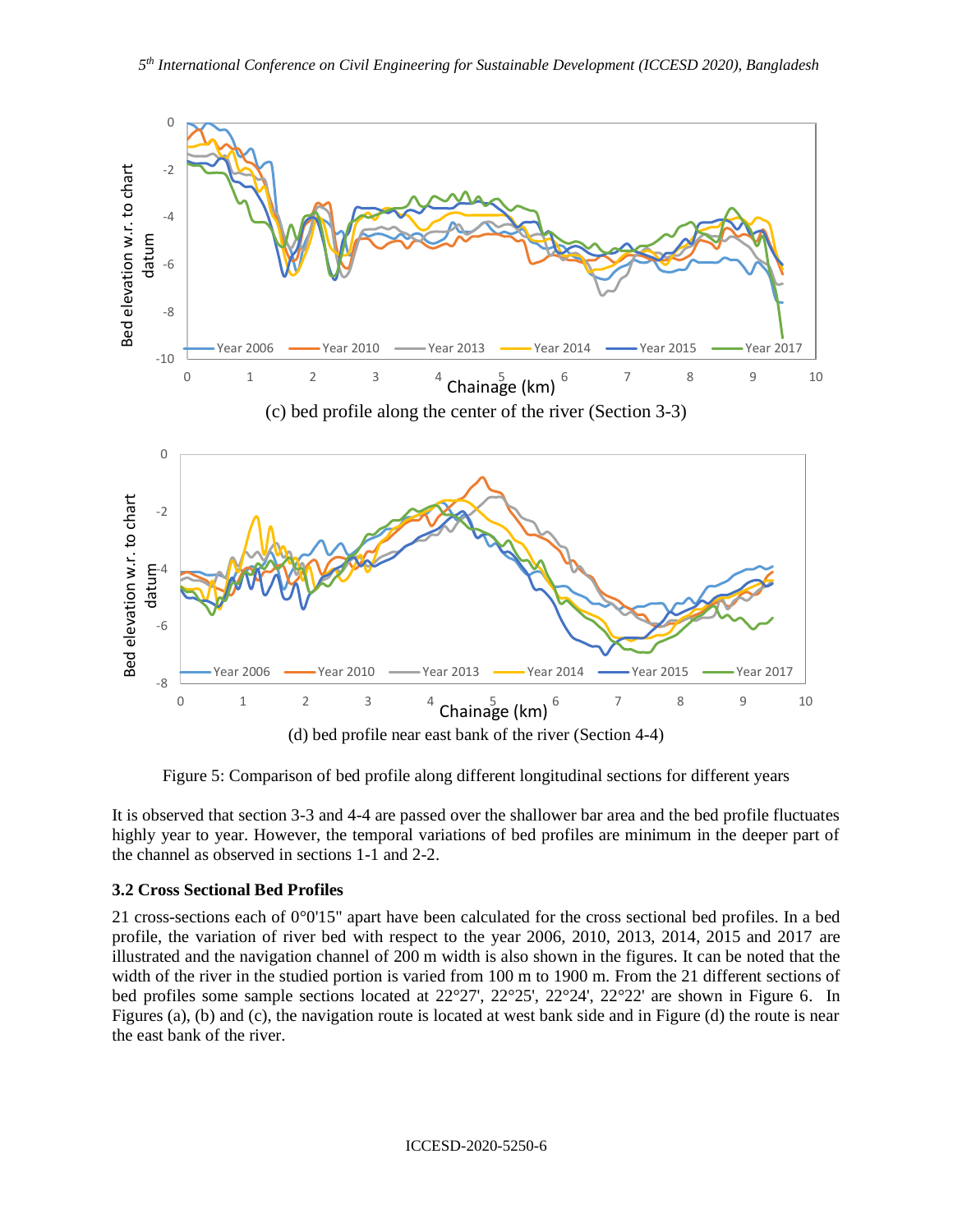

ICCESD-2020-5250-7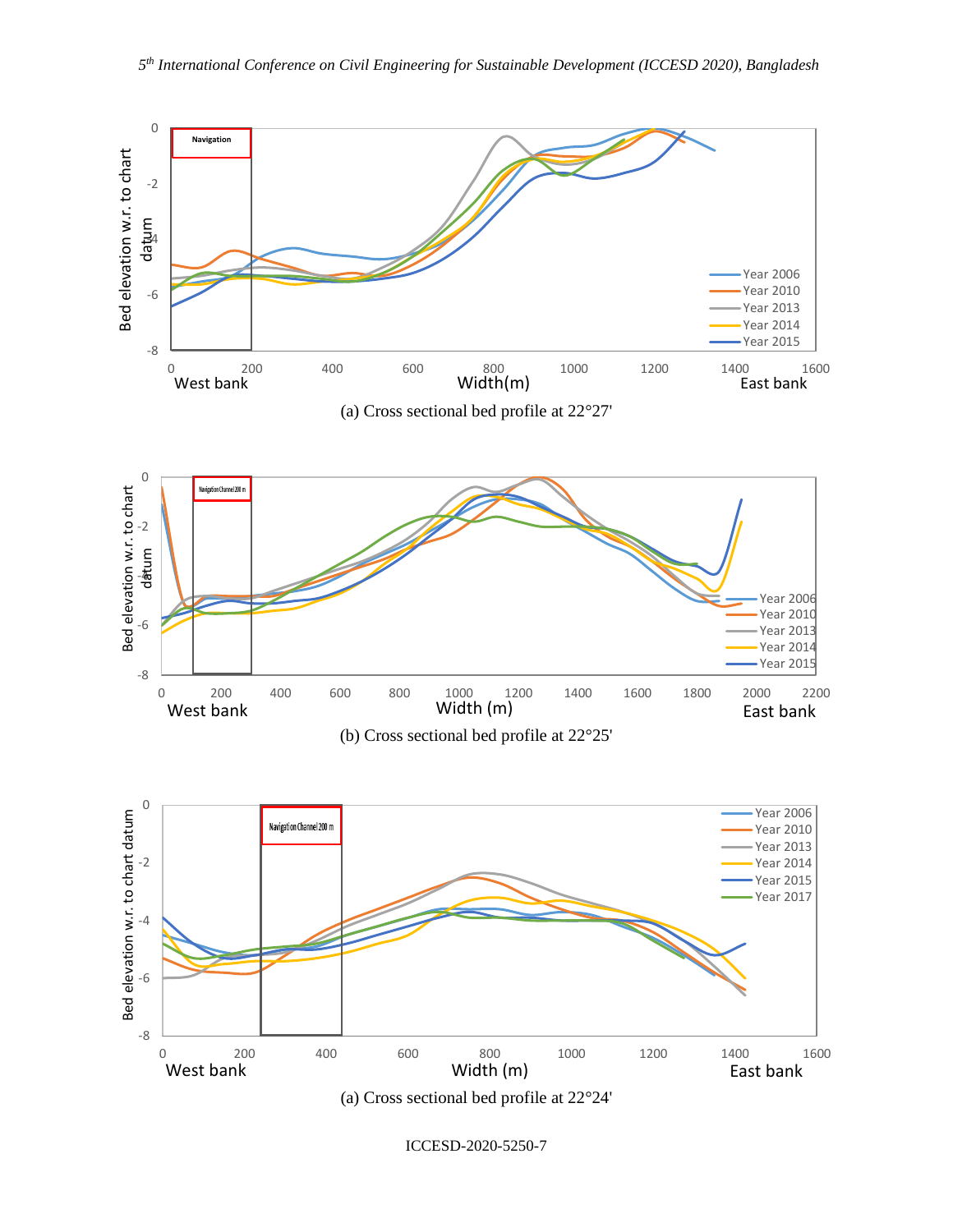

Figure 6: Temporal change in cross-sectional bed profile for different years

# **3.3 Morphological Changes in the Navigation Channel**

The width of the navigation channel is 200 m. From the analysis, a comparison between the amount of siltation-erosion volume for different years have been prepared and the net change is presented in Tables 1 to 5.

| <b>Sedimentation</b> |           |           | Changes between years $(m3)$ |           |            |
|----------------------|-----------|-----------|------------------------------|-----------|------------|
| <b>Pattern</b>       | 2006-2010 | 2006-2013 | 2006-2014                    | 2006-2015 | 2006-2017  |
| <b>Deposition</b>    | 1437880   | 848720    | 298700                       | 263680    | 407880     |
| <b>Erosion</b>       | -98880    | $-74160$  | $-1324580$                   | -964080   | $-1124760$ |
| Net change           | 1339000   | 774560    | $-1025880$                   | $-700400$ | -716880    |

**Table 1:** Changes of sedimentation in navigation channel with respect to year 2006

**Table 2:** Changes of sedimentation pattern with respect to year 2010

| <b>Sedimentation</b> | <b>Pattern</b> |           | Changes between years $(m3)$ |            |            |
|----------------------|----------------|-----------|------------------------------|------------|------------|
|                      |                | 2010-2013 | 2010-2014                    | 2010-2015  | 2010-2017  |
| <b>Deposition</b>    |                | 220420    | 100940                       | 96820      | 195700     |
| <b>Erosion</b>       |                | -784860   | $-2465820$                   | $-2136220$ | $-2251580$ |
| Net change           |                | -564440   | $-2364880$                   | $-2039400$ | $-2055880$ |

|  |  | Table 3: Changes of sedimentation pattern with respect to year 2013 |  |  |  |  |
|--|--|---------------------------------------------------------------------|--|--|--|--|
|  |  |                                                                     |  |  |  |  |

| <b>Sedimentation</b> | <b>Pattern</b> |            | Changes between years $(m^3)$ |           |
|----------------------|----------------|------------|-------------------------------|-----------|
|                      |                | 2013-2014  | 2013-2015                     | 2013-2017 |
| <b>Deposition</b>    |                | 199820     | 121540                        | 203940    |
| <b>Erosion</b>       |                | $-2000260$ | $-1596500$                    | -1695380  |
| Net change           |                | -1800440   | $-1474960$                    | -1491440  |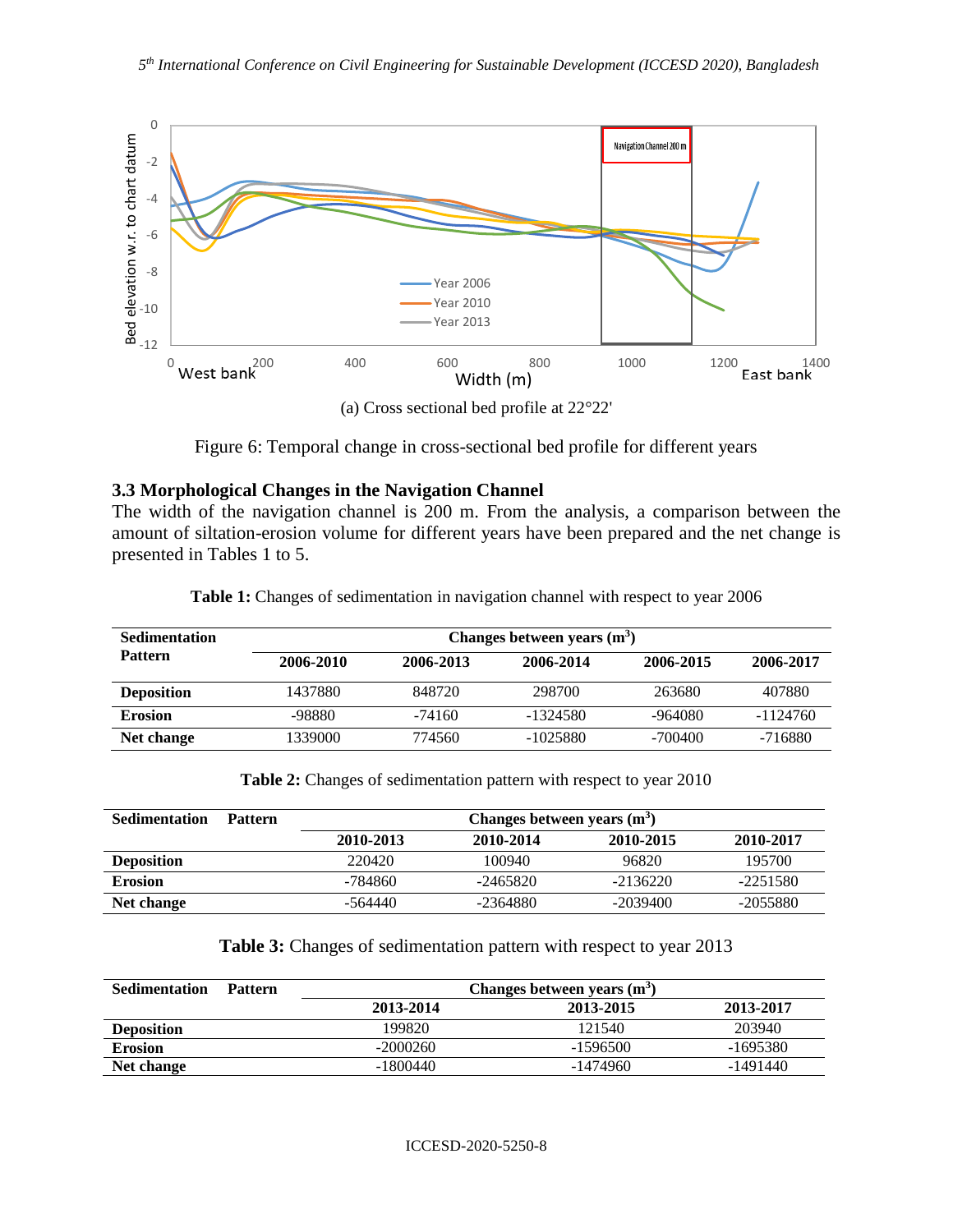| <b>Sedimentation</b> | <b>Pattern</b> | Changes between years (m3) |           |
|----------------------|----------------|----------------------------|-----------|
|                      |                | 2014-2015                  | 2014-2017 |
| <b>Deposition</b>    |                | 640660                     | 793100    |
| <b>Erosion</b>       |                | $-315180$                  | -484100   |
| Net change           |                | 325480                     | 309000    |

#### **Table 4:** Changes of sedimentation pattern with respect to year 2014

| Table 5: Changes of sedimentation pattern with respect to year 2017 |
|---------------------------------------------------------------------|
|---------------------------------------------------------------------|

| <b>Sedimentation</b> | <b>Pattern</b> | Changes between years (m3) |
|----------------------|----------------|----------------------------|
|                      |                | 2015-2017                  |
| <b>Deposition</b>    |                | 286340                     |
| <b>Erosion</b>       |                | $-302820$                  |
| Net change           |                | $-16480$                   |

#### **4. DEPOSITION OR EROSION RATE**

For the calculation of deposition or erosion rate, the longitudinal bed profile of different years along the center of the navigation route have been considered. The center of the navigation route are taken into account by averaging three bed profile along the navigation route. From longitudinal bed profiles of two different years the erosion and deposition rate have been calculated. .From the 6 different years bed profile here only one deposition or erosion in the year 2014 is shown below. The erosion or deposition is shown in the Table 6. Where "-" sign represents erosion and "+" sign represents deposition. Table 4.6 shows that the deposition rate varies from 2.2 m to 0.1 m and the erosion rate varies from -0.1 m to -0.7 m between the year 2006 to 2010; the deposition rate and erosion rate are varied from 1.5 m to 0.1 m and - 2.2 m to -0.1 m between the year 2010 and 2013, from 3.5 m to 0.1 m and -2.7 m to -0.1 m between the year 2013 and 2014; from 1.8 m to 0.1 m and -1.2 m to -0.1 m between the year 2014 and 2015; from 2.1 m to 0.1 m and -1.0 m to -0.1 m between the year 2015 and 2017.

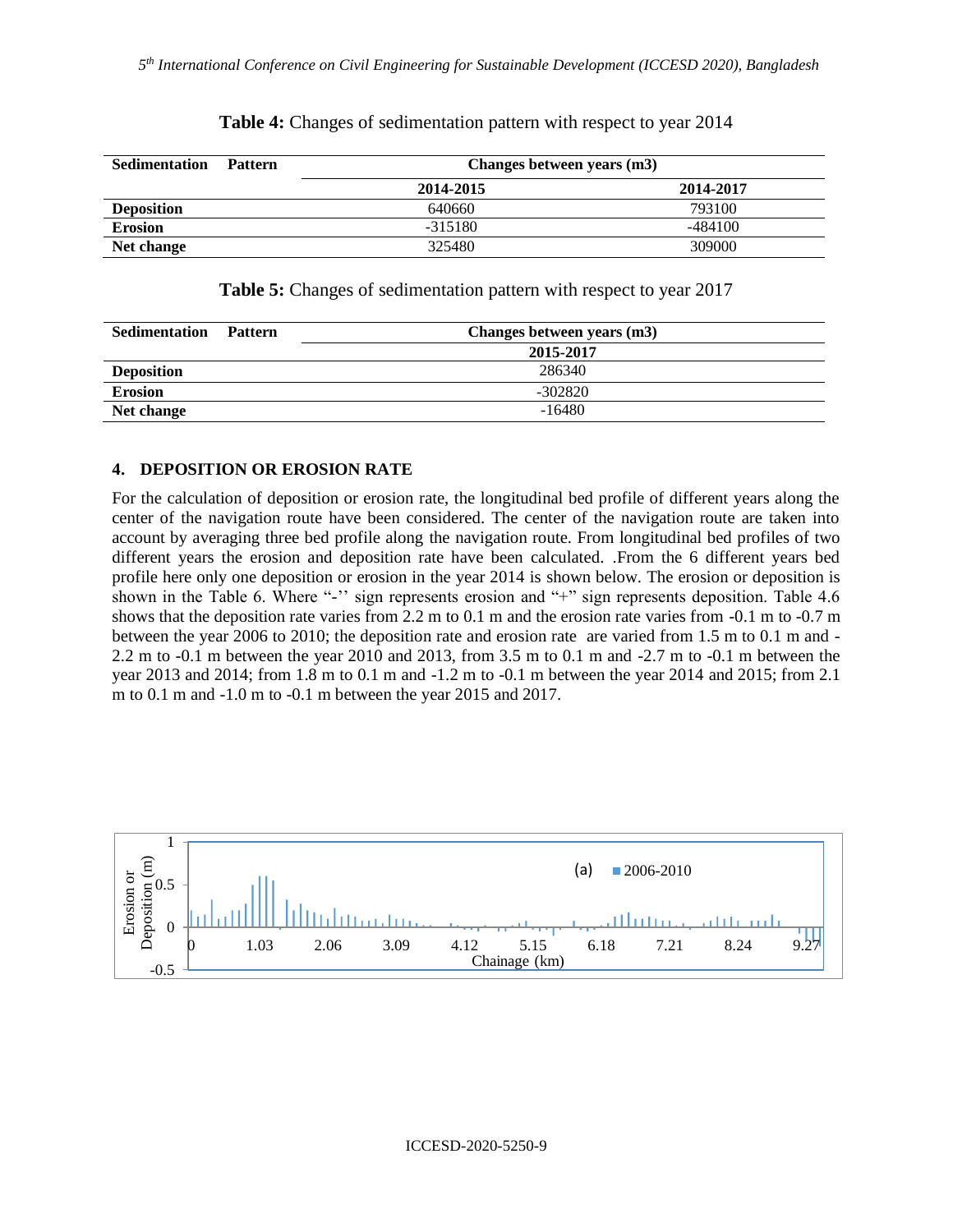

**Figure 7:** Yearly erosion (negative value) and deposition (Positive value) at different chainages of the inner bar area considering different time spans: (a) 2006 to 2010 (b) 2010-2013 (c) 2013-2014 (d) 2014- 2015) (e) 2015-2017.

Figure 7 shows the graphical representation of yearly erosion (negative value) and deposition (Positive value) rate at different chainages of the inner bar area considering different time spans. The study area can be divided into five different locations such as Mongla to Danger khal, Danger khal to Karamjal, Karamjal to Sultan khal, Sultan khal to Base creek, Base creek to Farid khal area. In Table 7, the calculated erosion-deposition are presented for different time spans for those five regions. From 2006 to 2010, the navigation route of inner bar area was siltation dominating that found to be changed to scour dominating from 2010 to 2014. This is probably due to increase of upstream flow in Gorai river because of the dredging in Gorai mouth. After 2014, the navigation route from Mangla to Karamjal area are found to be siltation prone and Sultan Khal to Farid khal area are found to be scour dominating region.